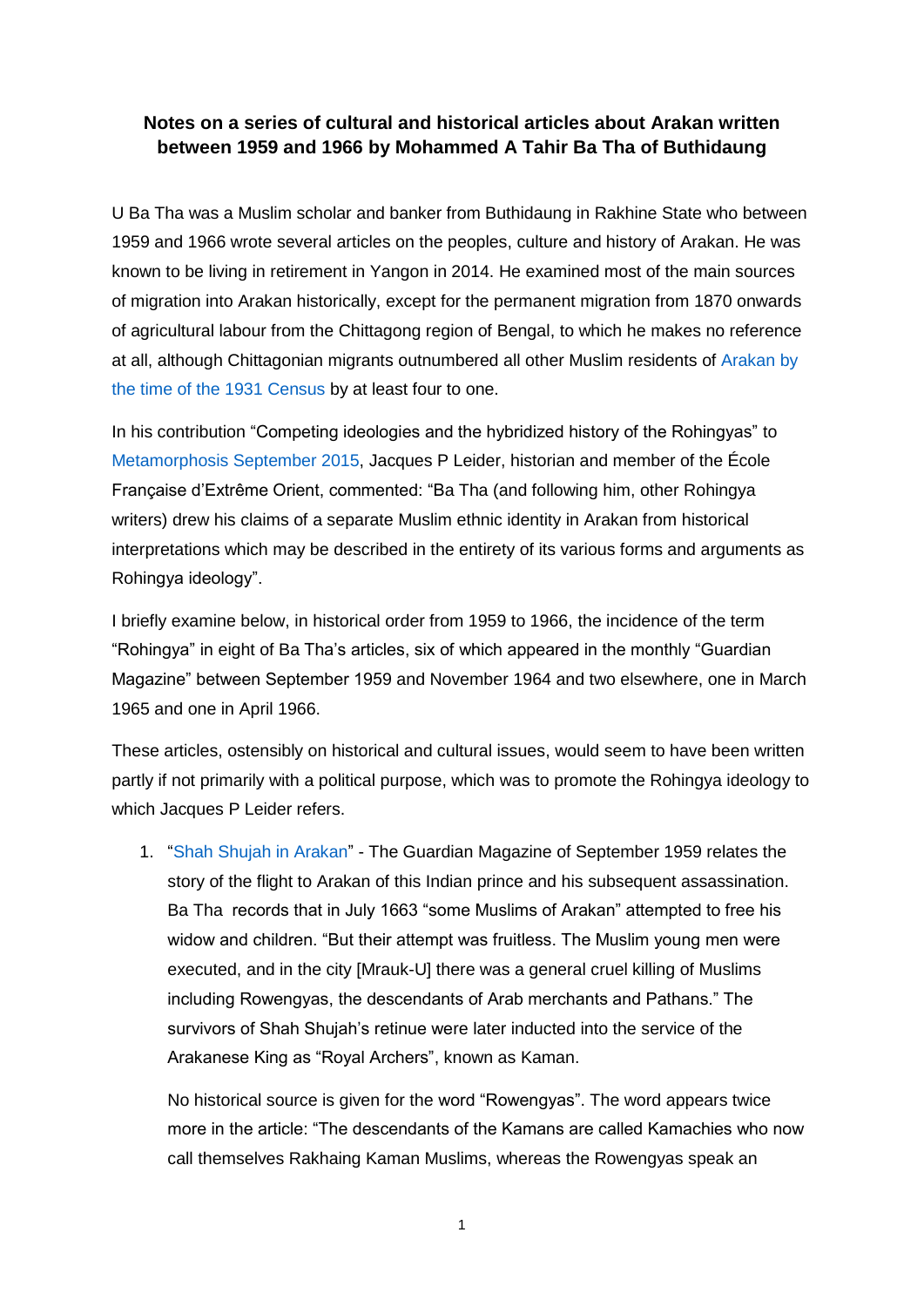admixture of Arabic, Persian, Urdu, Arakanese and Bengali. This admixture in their dialect came to be adopted as they are a border race, which generally happens with other border races of the Union of Burma. There are more than forty five thousands Kamans and more than five lakh [500,000] Rowengyas in Arakan." [Note: The 1931 Census listed the total number of Kamans at only 2,686. This Census also lists Arakan-Muslims, Chittagonians, Bengalis, Zerbaidis and Myedus. The designation "Rowengyas" does not appear in this Census.]

There is no reference in the article to "Rohingya".

2. ["Roewengyas in Arakan"](http://www.networkmyanmar.org/ESW/Files/Ba-Tha-May-1960.pdf) - The Guardian Magazine of May 1960 is an account "about the Muslims who stepped into the soil of Arakan and settled in the country before Shah Shujah took refuge with the Arakanese king Sandathudamma (1652-1684) in 1660". Ba Tha writes that in the latter part of the eighth century "several merchant ships were wrecked on Ramree Island and the crews, said to have been Muslims called Arabs or Moors were sent to Arakan proper, that is, Waithali, and settled in villages….. The Arakanese Muslims of Arab descent are called as Roewenhnyas which literally means favoured or pitied". He continues: "The Pathans and the then immigrants from Bengal intermarried with the Roewenhnyas, the Arabs descendants. By such intermarriages the Roewengyas came into being. Year by year the Arab descendants so intermarried and intermixed with the Roewengyas that they were indistinguishable from the latter and gradually lost their identity. The word Roewengya is a mere corruption of Arakanese original word 'Rwa-haung-ga-kyar', Tiger from Old Village. This word Roewengya literally means brave, because the Pathans who were brave had driven out the occupying Talaing Forces from Arakan whom the Arakanese could not crush."

It will be noted that there is now a new spelling for "Rowengya" which is "Roewengya" and a particular meaning is attributed to the word. Roewngya is presented as a development from an earlier "Roewenhnya", but no explanation is given about how or why this development took place. Neither are any sources given.

[A contemporary Arakanese source](http://www.networkmyanmar.org/ESW/Files/Seit-Twe-Maung.pdf) (1961) denied flatly that there was any such Arakanese designation as "Rwa-haung-ga-kyar". He concluded his article thus:

"In conclusion, let me stress that I am not against those Arakan Muslims who have stayed among us for generations. We will continue to regard them as our kinsmen and brethren. However, we cannot accept those Rohingyas who are trying to create discord among our people. We will not recognise them as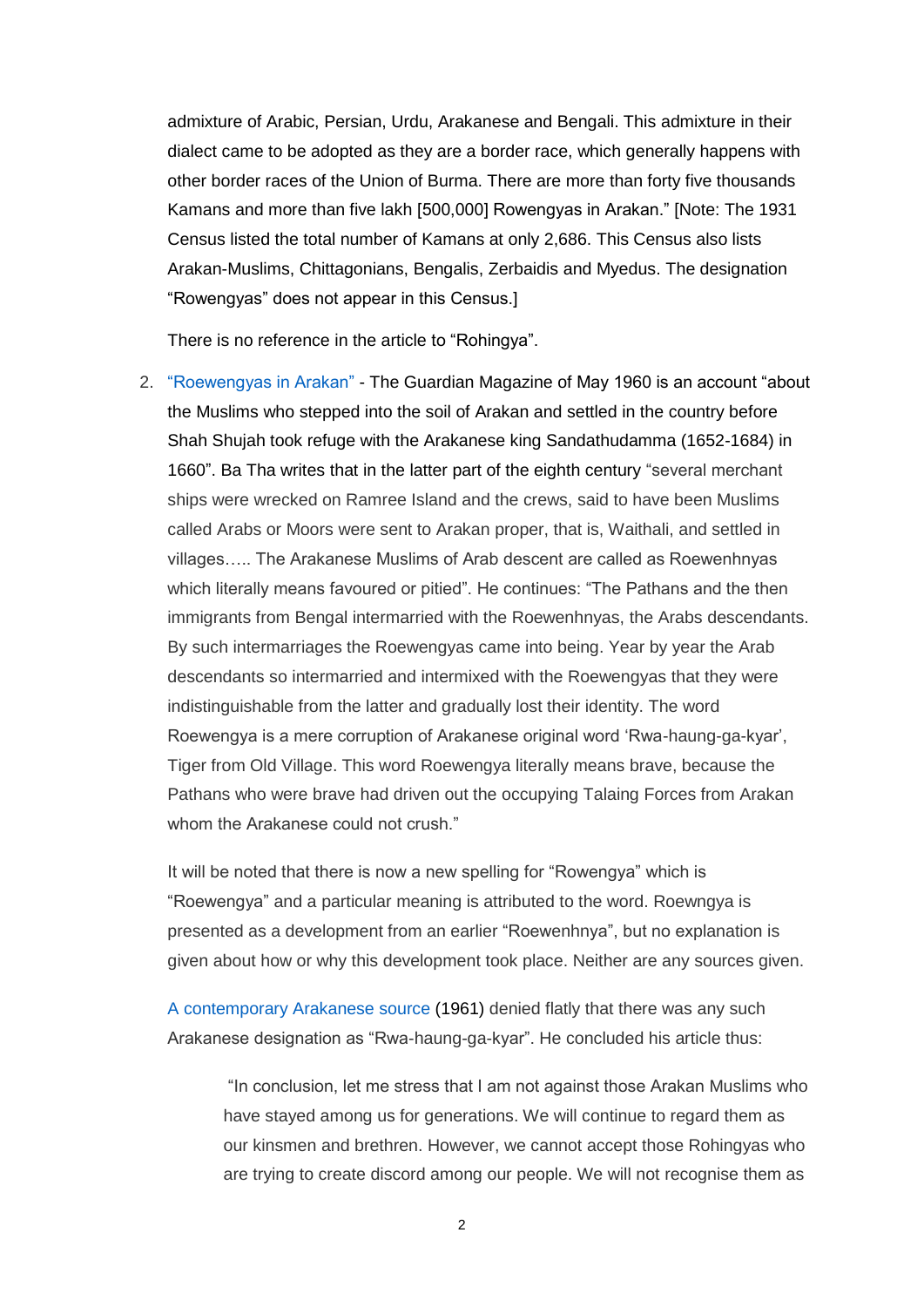separate indigenous race. But if they prefer they can remain as foreigners the Chittagonians. Appropriate action will have to be taken if they continue to interfere in our political affairs. So let me appeal to these Muslim of Buthidaung and Maungdaw not to meddle in this so called Rohingya affairs as instigated by certain mischievous persons of Chittagonian descents, who besides trying to create Chittagonian Sudetenland, trying to make [take?] our rightful Statehood movement by creating and igniting racial problems."

[Another contemporary source](http://www.networkmyanmar.org/ESW/Files/Tha-Thu-Akyab.pdf) (1963) noted that:

"Locally, those slave Muslims are known as Royanka or Arakanese Muslims. The immigrants of the Chittagonian race find their way into society of local Royanka and gradually they become absorbed within them. Eventually, they also claim to be Royanka, descendants of the Muslim slaves in Arakan. Consequently, the Arakanese are slowly but surely being ousted by the peaceful penetration of the Chittagonians in every walk of life."

As in the case of the article above, there is no reference to "Rohingya".

3. ["Slave Raids in Bengal"](http://web.archive.org/web/20160429201808/http:/www.networkmyanmar.org/images/stories/PDF17/Guardian-October-1960-rev2.pdf) - The Guardian Magazine of October 1960 is an account of the capture of Bengalis by Portuguese and Arakan marauders who were then taken into slavery in Arakan. Ba Tha writes that:

> "The descendants of these captives of Bengal are known as Heins which means a low caste…..They also call themselves Roewengyas…. They use Burmese as a written language just as the Roewengyas did with Urdu which, during the British rule, supplanted the ancestral literature of the latter. But, R.B.Smart wrote that among themselves the Heins use the colloquial language of their ancestors. Unlike their ancestors they are indolent and extravagant as the Arakanese because they have lived for centuries together with the latter. They are, therefore, dependent on the Chittagonian labourers who help them in their several hard works such as ploughing, reaping and earthwork. 'Since 1879 immigration has taken place on a much larger scale and the descendants of the slaves are resident, for the most part, in the Kyauktaw and Myohaung townships,' writes R. B. Smart. These immigrants were men who came down only for the working season from Eastern Bengal, but they were not bona-fide or permanent residents because they were not an indigenous race of the country."

> > 3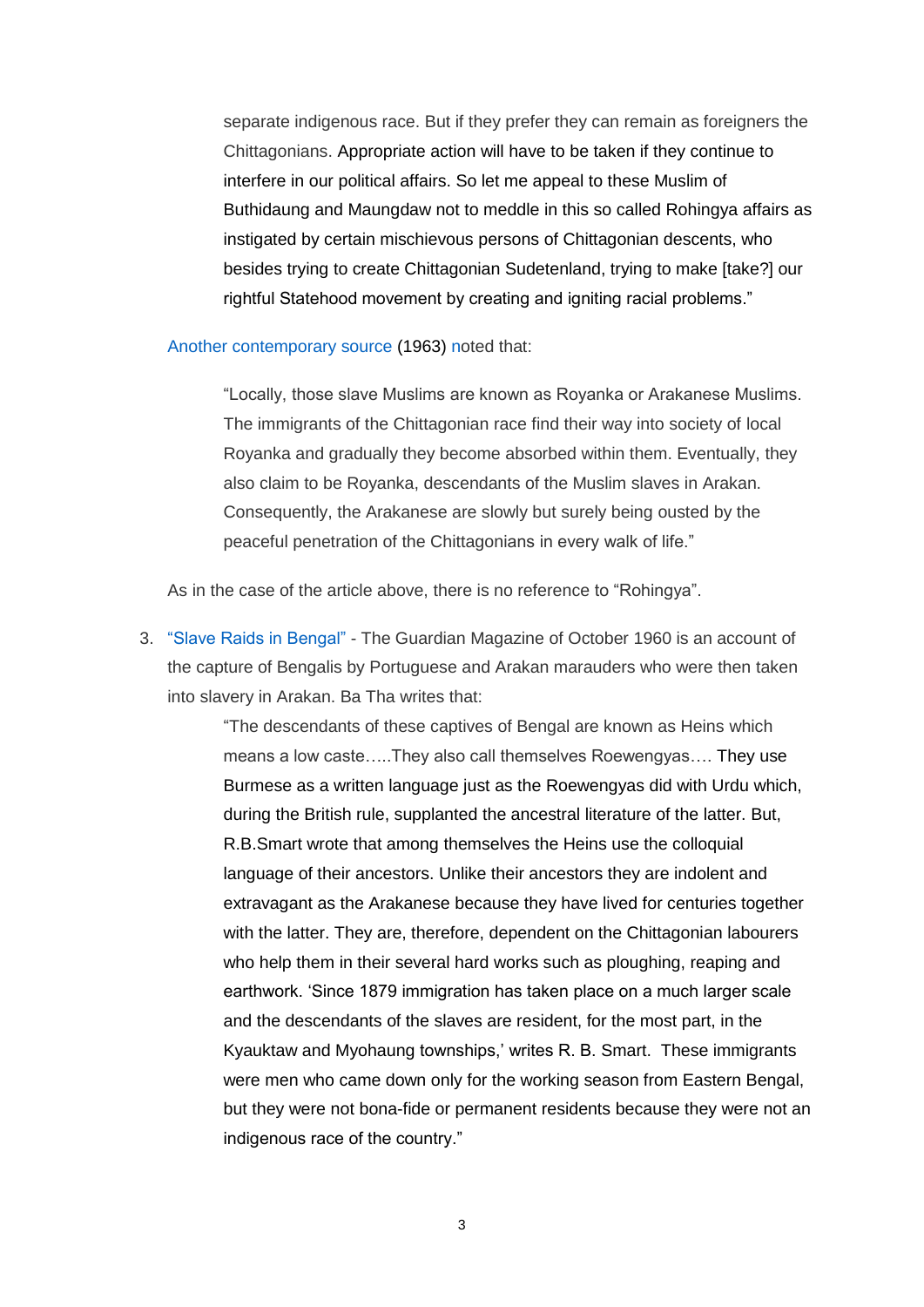A comparison of this extract with what RB Smart actually wrote [in his 1917 Gazetteer](http://web.archive.org/web/20160506112345/http:/www.networkmyanmar.org/images/stories/PDF19/Akyab-Gazetteer-1917.pdf)  [for Akyab District](http://web.archive.org/web/20160506112345/http:/www.networkmyanmar.org/images/stories/PDF19/Akyab-Gazetteer-1917.pdf) is revealing. The relevant passage in RB Smart's report reads as follows, with the important message which Ba Tha ignores shown in red:

"They differ but little from the Arakanese except in their religion and in the social customs which their religion directs; in writing they use Burmese, but amongst themselves employ colloquially the language of their ancestors. Long residence in this enervating climate and the example set them by the people among whom they have resided for generations have had the effect of rendering these people almost as indolent and extravagant as the Arakanese themselves. They have so got out of the habit of doing hard manual labour that they are now absolutely dependent on the Chittagonian coolies to help them over the most arduous of their agricultural operations, ploughing, reaping and earthwork. Since 1879 immigration has taken place on a much larger scale and the descendants of the slaves are resident, for the most part, in the Kyauktaw and Myohaung townships. Maungdaw township has been overrun by Chittagonian immigrants. Buthidaung is not far behind and new arrivals will be found in almost every part of the district. The later settlers, who have not been sapped of their vitality, not only do their own labour but it is not uncommon to find them hurrying on their own operations to enable such as can be spared to proceed elsewshere to add to their earnings by working as agricultural laburers, boatmen or mill coolies."

It will be immediately apparent that RB Smart did not say that the Chittagonian immigration into Arakan was "only for the working season" as was generally the case from 1830-1870. He was on the contrary referring to the substantive, well recorded permanent migration of Chittagonians into Arakan and the role which these "later settlers" were playing in the Arakan economy. Ba Tha ignored the general sense of RB Smart's observations, but selected instead a few phrases out of context in order to support his argument that there was no permanent migration from the Chittagong region.

Nowhere does Ba Tha attempt any estimate of the numbers of Bengalis taken as slaves. The evidence suggests that they were the largest community to have moved into Arakan from Bengal at any time, and included both Hindus and Muslims. [Michael](https://www.scribd.com/doc/97188422/Where-Jambudipa-and-Islamdom-Converged-Religious-Change-and-the-Emergence-of-Buddhist-Communalism-in-Early-Modern-Arakan-15th-19th-Centuries-by-Mic)  [Charney](https://www.scribd.com/doc/97188422/Where-Jambudipa-and-Islamdom-Converged-Religious-Change-and-the-Emergence-of-Buddhist-Communalism-in-Early-Modern-Arakan-15th-19th-Centuries-by-Mic) suggests the number of ultimate survivors could have been "60,000, probably much higher" from among twice that number taken captive.

4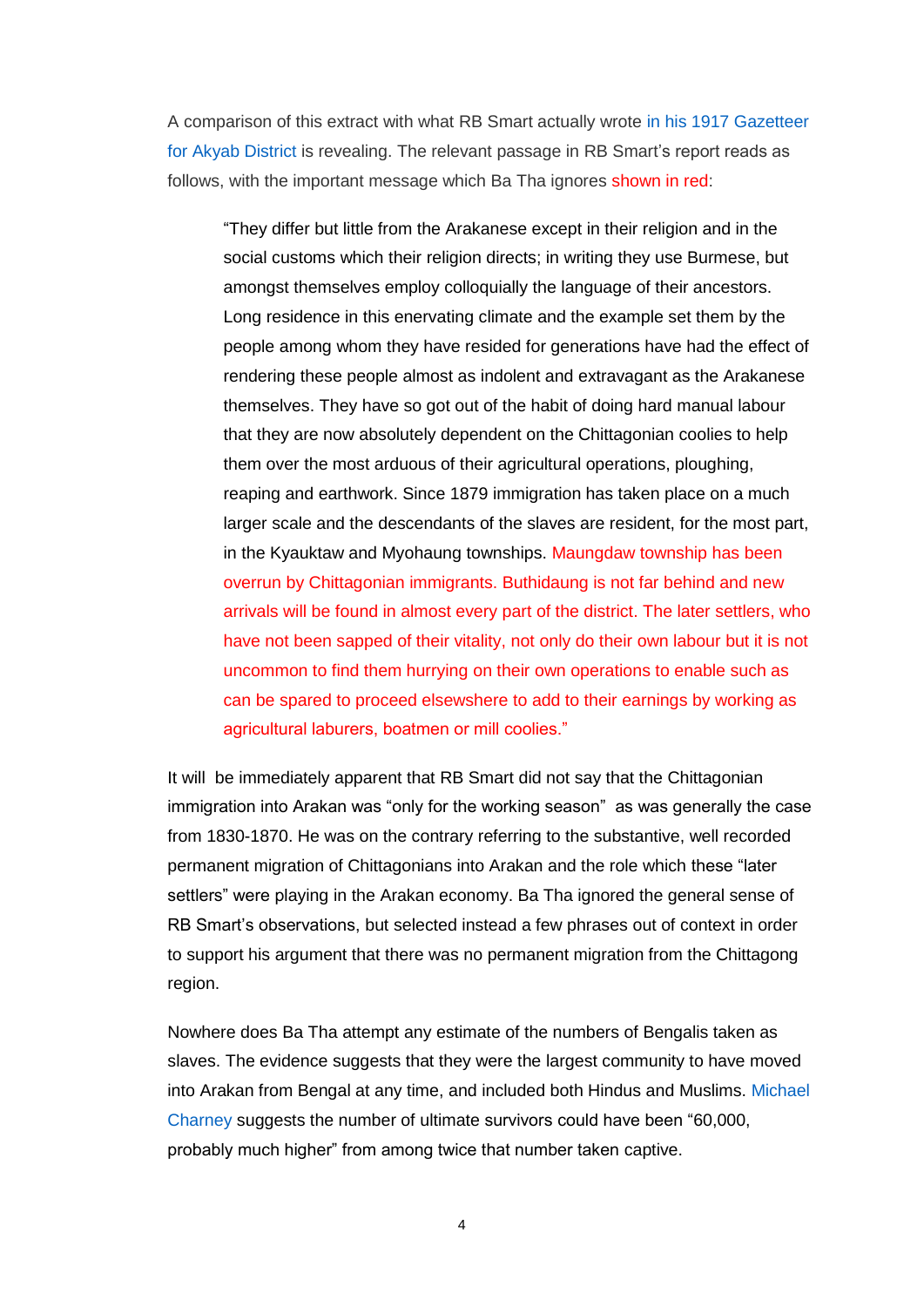As in the case of the two articles above, there is no reference to "Rohingya".

4. ["Rowengya Fine Arts"](http://www.burmalibrary.org/docs21/Ba-Tha-1961-Rowengya_Fine_Arts-en.pdf) - The Guardian Magazine of February 1961 has "Rowengya" in the title, but "Roewengya" is used throughout the text of the article in numerous places. It is of interest to note the extent to which Ba Tha refers to the Bengali origins of calligraphy, painting and music in Arakan.

As in the case of the three articles above, there is no reference to "Rohingya".

5. ["A Short History of Rohingya and Kamans in Burma"](file:///C:/My%20Web%20Sites/Network%20Myanmar/www.networkmyanmar.org/images/stories/PDF17/Short-History.pdf) was first published in Burmese in December 1963. The text at reference is a translation by AFK Jilani [available](http://www.kaladanpress.org/index.php/scholar-column-mainmenu-36/arakan/872-a-short-history-of-rohingya-and-kamas-of-burma.html)  [online.](http://www.kaladanpress.org/index.php/scholar-column-mainmenu-36/arakan/872-a-short-history-of-rohingya-and-kamas-of-burma.html) For the first time, Ba Tha refers to "Rohingya", and in these words:

> "The term Rohingya is derived from the word Rohai or Roshangee, a terminology perverted to Rohingya. Rohai and Roshangee are terms denoting the Muslim people inhabiting in the old Arakan (Rohan/Roshang/ Roang). It is probably the corruption of Arabic term Raham (blessing) or Raham Borri meaning the land of God's blessings. The word Rahma to Rahmi-Rahmia-Rahingya to Rohingya, which denotes honest, dutiful, pitiful or kind hearted to others.

> "But there is another historical definition of Rohingya. That is Rohingya which derived from the Magh language "Rwa-haung-gya-kyia". The Magh used to call the Pathan army of General Wali Khan and General Sandi Khan, who came to restore the throne to Narameikhia, as "Rwa-haung-gya-kyia"- which was changed time to time - as Rwahingyia - Rohingya-which denotes as brave as tiger. As the Pathans army defeated the Mon-Talaing army, the Rakhine Maghs used to call the Pathan as brave as tiger. They mixed with the Arab descendants for centuries and become Rohingyas."

The designations used in the four previous articles are gone - Rowengya, Roewengya and Roewenhnya. In their place has come "Rohingya", promoted I suspect through the influence of the militant Mujahid rebels who surrendered in July and October 1961. This was the designation [used indulgently by Vice-Chief of](http://web.archive.org/web/20160506060945/http:/www.networkmyanmar.org/images/stories/PDF19/Mujahid-Surrenders-1961.pdf)  [Defence Staff Brigadier Aung Gyi](http://web.archive.org/web/20160506060945/http:/www.networkmyanmar.org/images/stories/PDF19/Mujahid-Surrenders-1961.pdf) on their surrender.

6. ["The Early Hindus and Tibetan-Burmans in Arakan"](file:///C:/My%20Web%20Sites/Network%20Myanmar/www.networkmyanmar.org/images/stories/PDF20/HTB.pdf) - The Guardian Magazine of November 1964 has only two references to "Rohingya": (a) "(Islam was propagated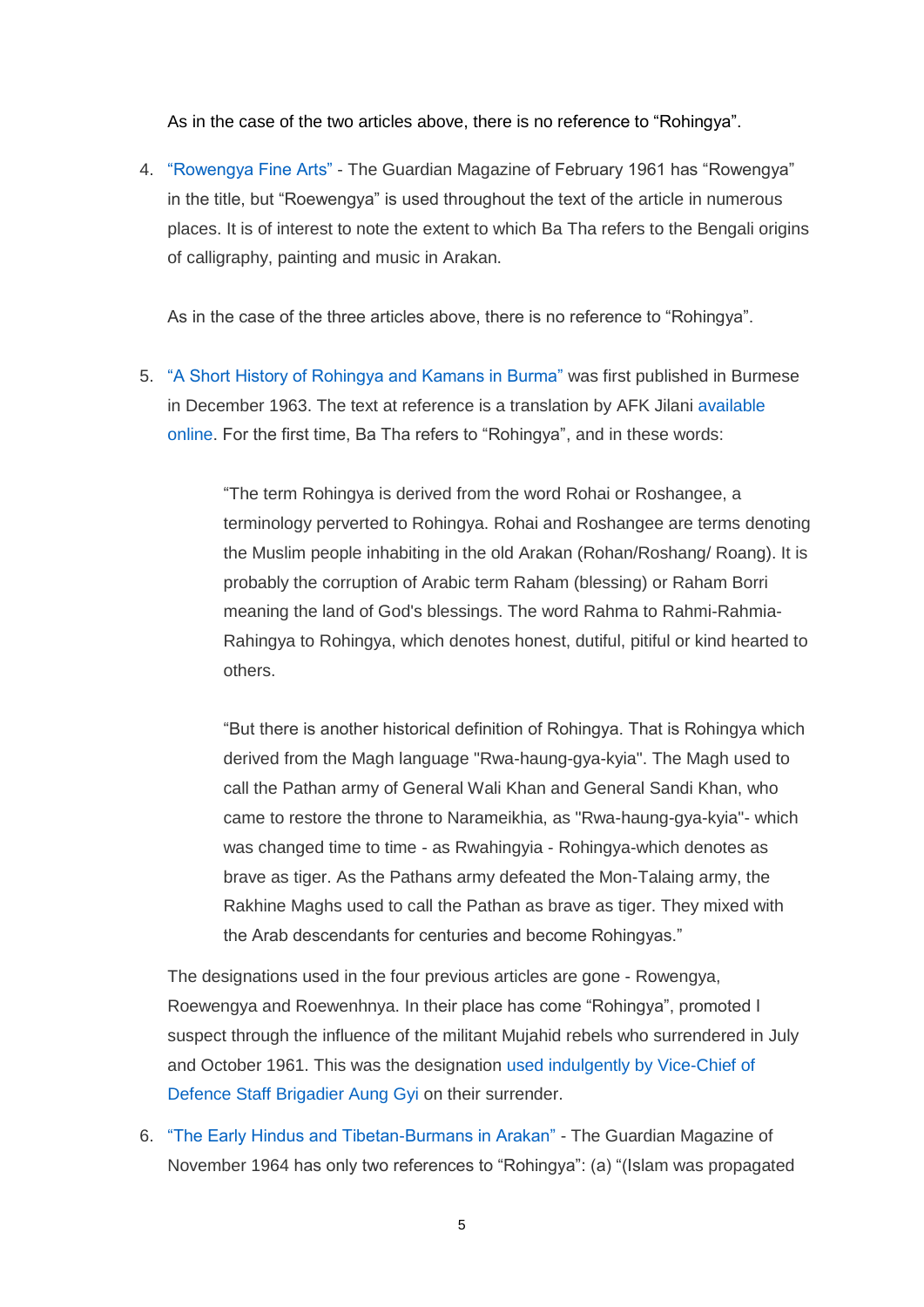since  $7<sup>th</sup>$  Century AD in this part of the world by the Arabs who intermarried with the early Hindus. By such mixed marriages Rohingya came into being)", and (b) "In conclusion, though after the 10<sup>th</sup> Century AD Arakan was predominantly or professedly a Buddhist country, Islam was strong there with a fairly strong admixture of Rohingyas as a result of intermarriage with Muslims."

I sense a reluctance on the part of Ba Tha even to admit the possibility that Rakhine Buddhists might have been the dominant community in the former Kingdom of Arakan. His use of the term "professedly" is clearly designed to challenge this possibility.

- 7. ["The Coming of Islam to Arakan"](file:///C:/My%20Web%20Sites/Network%20Myanmar/www.networkmyanmar.org/images/stories/PDF20/CIA.pdf) -The Guardian Magazine of March 1965. By now "Rohingya" is confirmed as the only acceptable designation in this article which generally repeats Ba Tha's ideological interpretation of Arakan's history.
- 8. ["Muslims in Arakan \(Burma\)"](http://web.archive.org/web/20160429184727/http:/www.networkmyanmar.org/images/stories/PDF20/Islamic-Review-April-1966.pdf) The Islamic Review (Woking UK) is a reprint in April 1966 of the article at No. 6 - "The Coming of Islam to Arakan", with two exceptions. Firstly, the brief history of Islam in the second paragraph is replaced by a short paragraph about how Islam came to Arakan. Secondly, the two final paragraphs are deleted. These are somewhat enigmatic in the original and read:

"Islamic civilization is world acceptance and it shows greater interest in many things and it introduces far reaching conditions of the souls of the soil.

"In the fields of cultural activity, one finds a new life and a new spirit. New avenues and vistas are opening up before the eyes of writers, painters and artists as well as industrialists and social workers. When we look back to the past we see the darkness disappearing in the rays of light that are flooding the new born Socialist Country."

A footnote to the article states that it is based on the book "The Loyal Rohingyas" by Ba Tha, though a comparison of the text shows that it reproduces over 95% of the text of the article in "The Guardian" of May 1965. [\[AFK Jilani has referred](http://www.kaladanpress.org/index.php/scholar-column-mainmenu-36/arakan/872-a-short-history-of-rohingya-and-kamas-of-burma.html) to an unpublished work "The Faithful Rohingyas".] It is also keeps the reference to radio broadcasts in the Rohingya language by the Burma Broadcasting Service which in fact came to an end on 30 October 1965.